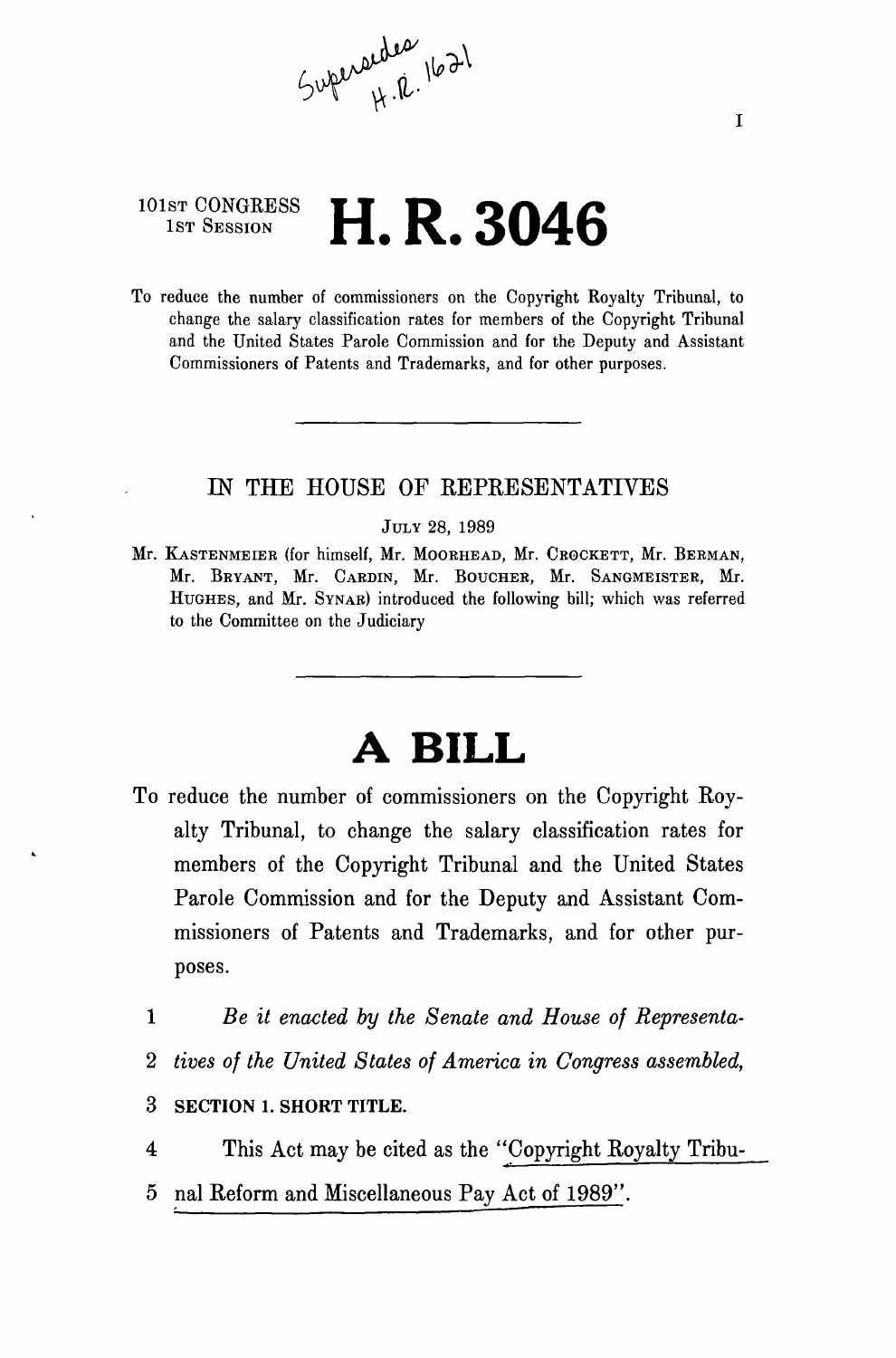

### 1 SEC. 2. COPYRIGHT ROYALTY TRIBUNAL.

2 (a) MEMBERSHIP OF THE TRIBUNAL; LAPSED TERMS; 3 PAY.—Section 802(a) of title 17, United States Code, is 4 amended to read as follows:

5 "(a) The Tribunal shall be composed of three Commis-6 sioners appointed by the President, by and with the advice 7 and consent of the Senate. The term of office of any individ-8 ual appointed as a Commissioner shall be seven years, except 9 that a Commissioner may serve after the expiration of his or 10 her term until a successor has taken office. Each Commis-11 sioner shall be compensated at the rate of pay in effect for 12 level V of the Executive Schedule under section 5316 of title 13 5, United States Code.".

### 14 SEC. 3. PAY RATES FOR PAROLE COMMISSION.

15 (a) CHAIRMAN.—Section 5315 of title 5, United States 16 Code, is amended by adding at the end the following:

17 "Chairman, United States Parole Commission.".

18 (b) OTHER COMMISSIONERS.—Section 5316 of title 5, 19 United States Code, is amended by adding at the end the 20 following:

21 "Commissioners, United States Parole Commis-22 sion (8).".

23 SEC. 4. PAY RATES FOR DEPUTY AND ASSISTANT COMMIS-24 SIONERS OF PATENTS AND TRADEMARKS.

25 Section 5316 of title 5, United States Code, is amended 26 by adding at the end the following: